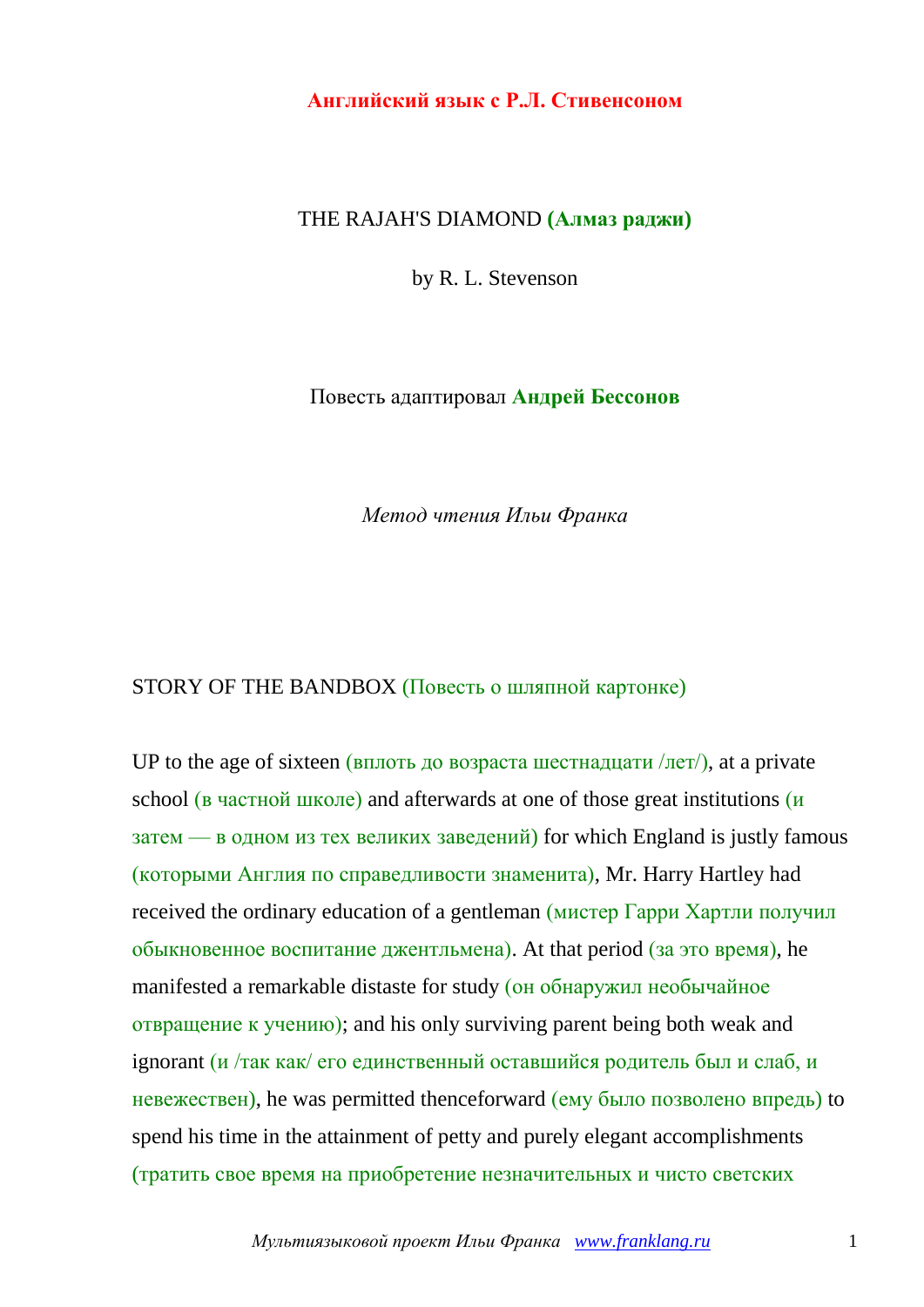достоинств). Two years later (два года спустя), he was left an orphan and almost a beggar (он остался сиротой и почти нищим: «был оставлен…»; *to leave оставлять, покидать*).

private  $\lceil \cdot \rangle$  praivit], school [sku:]], great [greit], institution [insti  $\lceil \cdot \rangle$ tju: $\lceil (\cdot \rangle)$ n], famous [`feimas], Harry [`hæri], receive [ri`si:v], study [`stAdi], survive [sə `vaɪv], permit [pə `mɪt], pure [pjvə], orphan [` $\sigma$ :f(ə)n]

UP to the age of sixteen, at a private school and afterwards at one of those great institutions for which England is justly famous, Mr. Harry Hartley had received the ordinary education of a gentleman. At that period, he manifested a remarkable distaste for study; and his only surviving parent being both weak and ignorant, he was permitted thenceforward to spend his time in the attainment of petty and purely elegant accomplishments. Two years later, he was left an orphan and almost a beggar.

For all active and industrious pursuits (для всех деятельных и энергичных занятий), Harry was unfitted alike by nature and training (Гарри был неприспособлен равно по природе и образованию). He could sing romantic ditties (он умел петь романтические песенки), and accompany himself with discretion on the piano (и аккомпанировать себе с ловкостью на фортепиано); he was a graceful although a timid cavalier (он был грациозным, хоть и робким наездником); he had a pronounced taste for chess (у него был отчетливо выраженный вкус к шахматам); and nature had sent him into the world with one of the most engaging exteriors (и природа послала его в мир с одной из самых привлекательных наружностей; *to send — послать*) that can well be fancied (которую можно вообразить). Blond and pink (белокурый и розовый = розовощекий), with dove's eyes (с глазами голубки = с невинным взором) and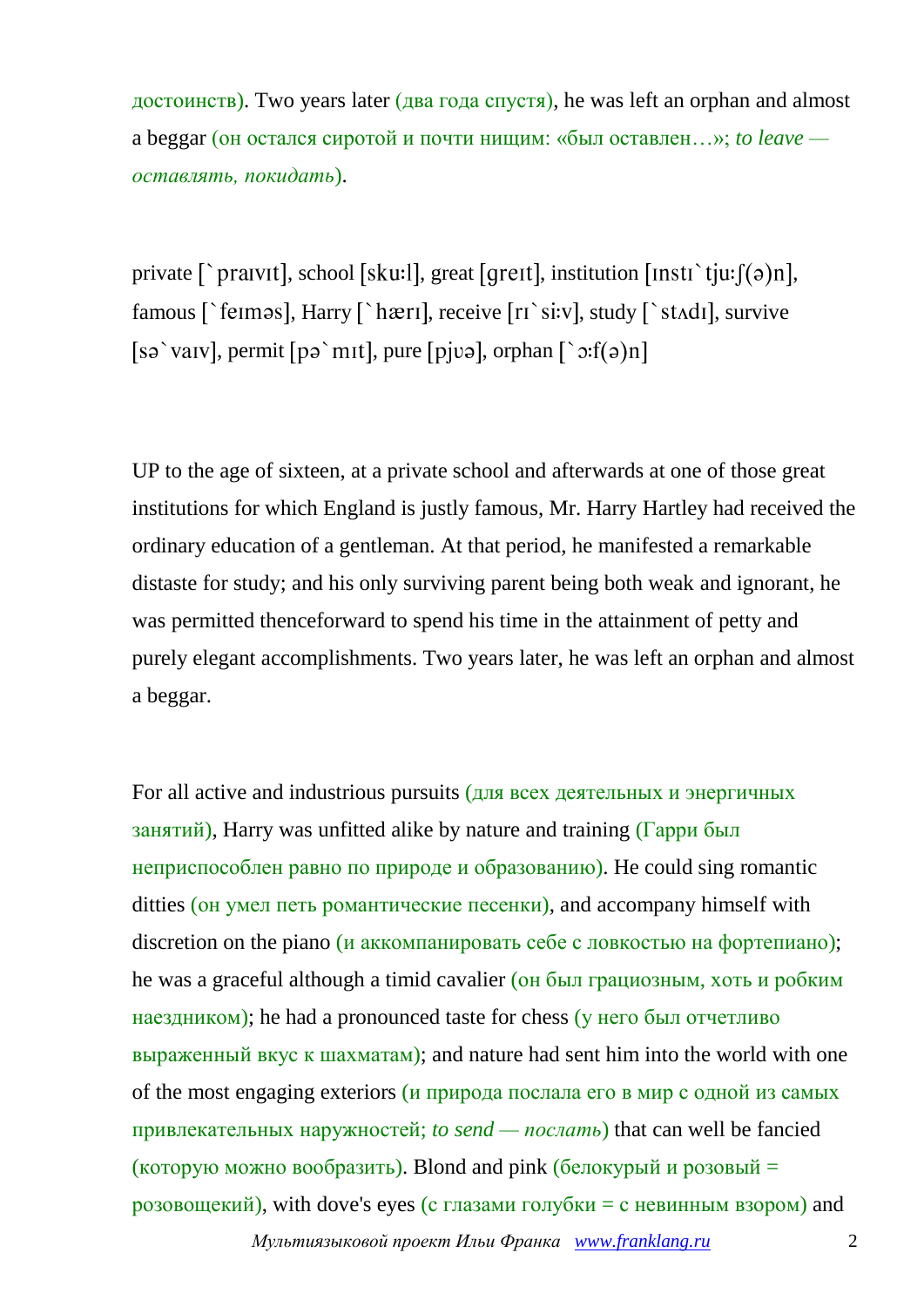a gentle smile (и кроткой улыбкой), he had an air of agreeable tenderness and melancholy (он имел вид приятной нежности и задумчивости), and the most submissive and caressing manners (*и крайне смирные и ласковые манеры*). But when all is said (но когда все сказано = но при всем этом), he was not the man to lead armaments of war (он не был таким человеком, /который мог бы/ повести войска в бой), or direct the councils of a State (или управлять государством: «советами государства»).

industrious  $\lceil \ln \text{`dastr} \rceil$ , pursuit  $\lceil p \rceil$  sju:t], nature  $\lceil \text{`ne} \rceil$ , exterior [ik`stiaria], melancholy  $\lceil \text{melenk(a)}\rceil$ ], council  $\lceil \text{kavns(a)}\rceil$ 

For all active and industrious pursuits, Harry was unfitted alike by nature and training. He could sing romantic ditties, and accompany himself with discretion on the piano; he was a graceful although a timid cavalier; he had a pronounced taste for chess; and nature had sent him into the world with one of the most engaging exteriors that can well be fancied. Blond and pink, with dove's eyes and a gentle smile, he had an air of agreeable tenderness and melancholy, and the most submissive and caressing manners. But when all is said, he was not the man to lead armaments of war, or direct the councils of a State.

A fortunate chance and some influence (счастливый случай и некоторая протекция: «влияние») obtained for Harry, at the time of his bereavement (раздобыли для Гарри во время его лишений), the position of private secretary (место личного секретаря) to Major-General Sir Thomas Vandeleur, C.B. (у генерал-майора сэра Томаса Венделера, кавалера Ордена Бани третьей степени). Sir Thomas was a man of sixty (сэр Томас был человек шестидесяти /лет/), loud-spoken, boisterous, and domineering (громогласный, шумливый и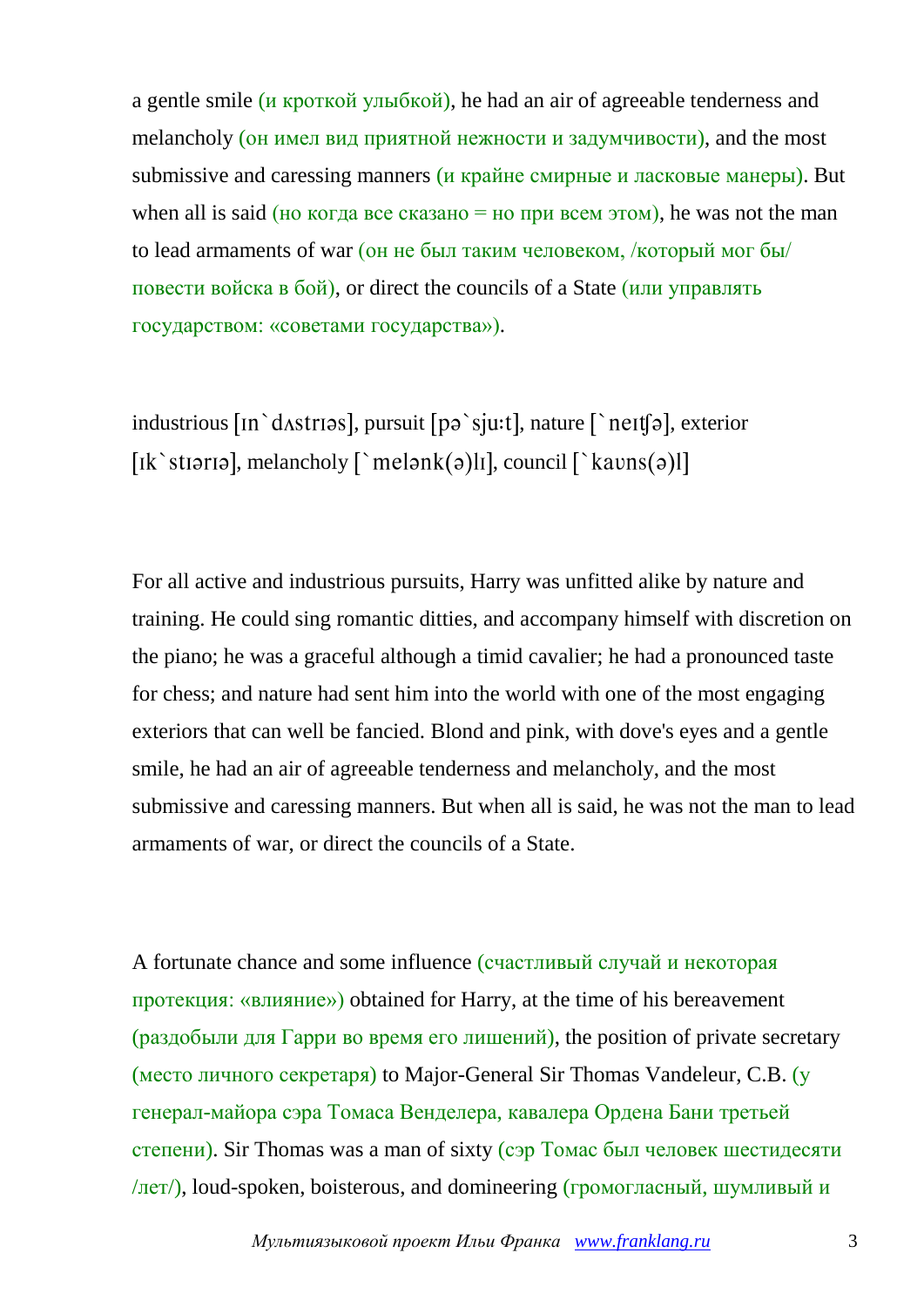властный). For some reason (по какой-то причине), some service the nature of which had been often whispered and repeatedly denied (/за/ какую-то услугу, суть которой часто называлась шепотом и постоянно опровергалась; *to whisper — шептать*), the Rajah of Kashgar had presented this officer (раджа Кашгара наградил этого офицера) with the sixth known diamond of the world (шестым /по величине/ известным алмазом в мире).

fortunate  $\lceil \frac{1}{2} \cdot \frac{1}{2} \cdot \frac{1}{2} \cdot \frac{1}{2} \cdot \frac{1}{2} \cdot \frac{1}{2} \cdot \frac{1}{2} \cdot \frac{1}{2} \cdot \frac{1}{2} \cdot \frac{1}{2} \cdot \frac{1}{2} \cdot \frac{1}{2} \cdot \frac{1}{2} \cdot \frac{1}{2} \cdot \frac{1}{2} \cdot \frac{1}{2} \cdot \frac{1}{2} \cdot \frac{1}{2} \cdot \frac{1}{2} \cdot \frac{1}{2} \cdot \frac{1}{2} \cdot \frac{1}{2} \cdot \frac{1}{2} \cdot$ [`tomas], domineering  $[dom\Gamma\$ narın], deny  $[dir\$ nar], rajah  $[\Gamma\]$ ra:d $\zeta$ a], Kashgar <sup>k</sup> kæ [gɑː], present (глагол) [prɪ`zent]

A fortunate chance and some influence obtained for Harry, at the time of his bereavement, the position of private secretary to Major-General Sir Thomas Vandeleur, C.B. Sir Thomas was a man of sixty, loud-spoken, boisterous, and domineering. For some reason, some service the nature of which had been often whispered and repeatedly denied, the Rajah of Kashgar had presented this officer with the sixth known diamond of the world.

The gift transformed General Vandeleur from a poor into a wealthy man ( $\overline{3}$ Tor подарок превратил генерала Венделера из бедного в богатого человека), from an obscure and unpopular soldier into one of the lions of London society (из никому не известного и непопулярного вояки — в одного из львов лондонского света); the possessor of the Rajah's Diamond was welcome in the most exclusive circles (владелец Алмаза раджи был желанным /гостем/ в самых узких/высокопоставленных кругах); and he had found a lady (и он нашел женщину; *to find — найти*), young, beautiful, and well-born (молодую, красивую и из хорошей семьи: «хорошо-рожденную»), who was willing to call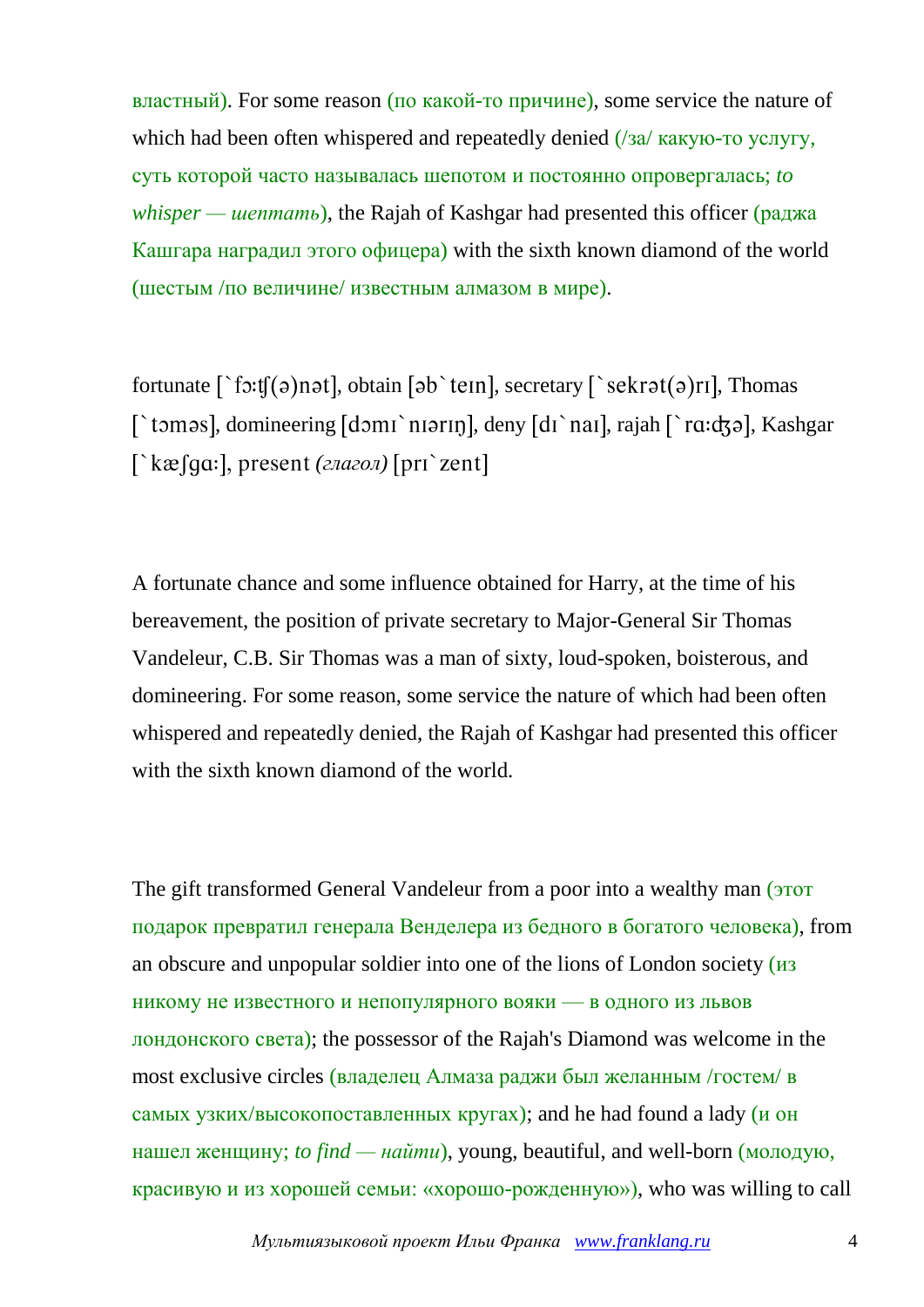the diamond hers (которая пожелала назвать алмаз своим) even at the price of marriage with Sir Thomas Vandeleur (даже ценой брака с сэром Томасом Венделером). It was commonly said at the time (повсеместно говорилось в то время) that, as like draws to like, one jewel had attracted another (что, как подобное притягивается к подобному, одна драгоценность привлекла другую); certainly Lady Vandeleur was not only a gem of the finest water in her own person (несомненно, леди Венделер не только была самоцветом чистейшей воды сама по себе), but she showed herself to the world in a very costly setting (но она /также/ показывала себя миру в очень дорогой оправе); and she was considered by many respectable authorities (и она считалась многими уважаемыми знатоками), as one among the three or four best dressed women in England (одной из трех или четырех лучше всего одетых женщин в Англии).

gift [qɪft], wealthy  $\lceil \nabla \cdot \mathbf{w} \cdot \mathbf{e} \cdot \mathbf{w} \cdot \mathbf{w} \cdot \mathbf{w} \cdot \mathbf{w} \cdot \mathbf{w} \cdot \mathbf{w} \cdot \mathbf{w} \cdot \mathbf{w} \cdot \mathbf{w} \cdot \mathbf{w} \cdot \mathbf{w} \cdot \mathbf{w} \cdot \mathbf{w} \cdot \mathbf{w} \cdot \mathbf{w} \cdot \mathbf{w} \cdot \mathbf{w} \cdot \mathbf{w} \cdot \mathbf{w} \cdot \mathbf{w} \cdot \mathbf{w} \cdot \mathbf{w}$ [ $iks$ <sup>'</sup>klu:siv], circle [ $s$ ə:k]], marriage  $\lceil$ 'mæridz], gem [dzem], authorities  $[x:\theta \text{}]\$ 

The gift transformed General Vandeleur from a poor into a wealthy man, from an obscure and unpopular soldier into one of the lions of London society; the possessor of the Rajah's Diamond was welcome in the most exclusive circles; and he had found a lady, young, beautiful, and well-born, who was willing to call the diamond hers even at the price of marriage with Sir Thomas Vandeleur. It was commonly said at the time that, as like draws to like, one jewel had attracted another; certainly Lady Vandeleur was not only a gem of the finest water in her own person, but she showed herself to the world in a very costly setting; and she was considered by many respectable authorities, as one among the three or four best dressed women in England.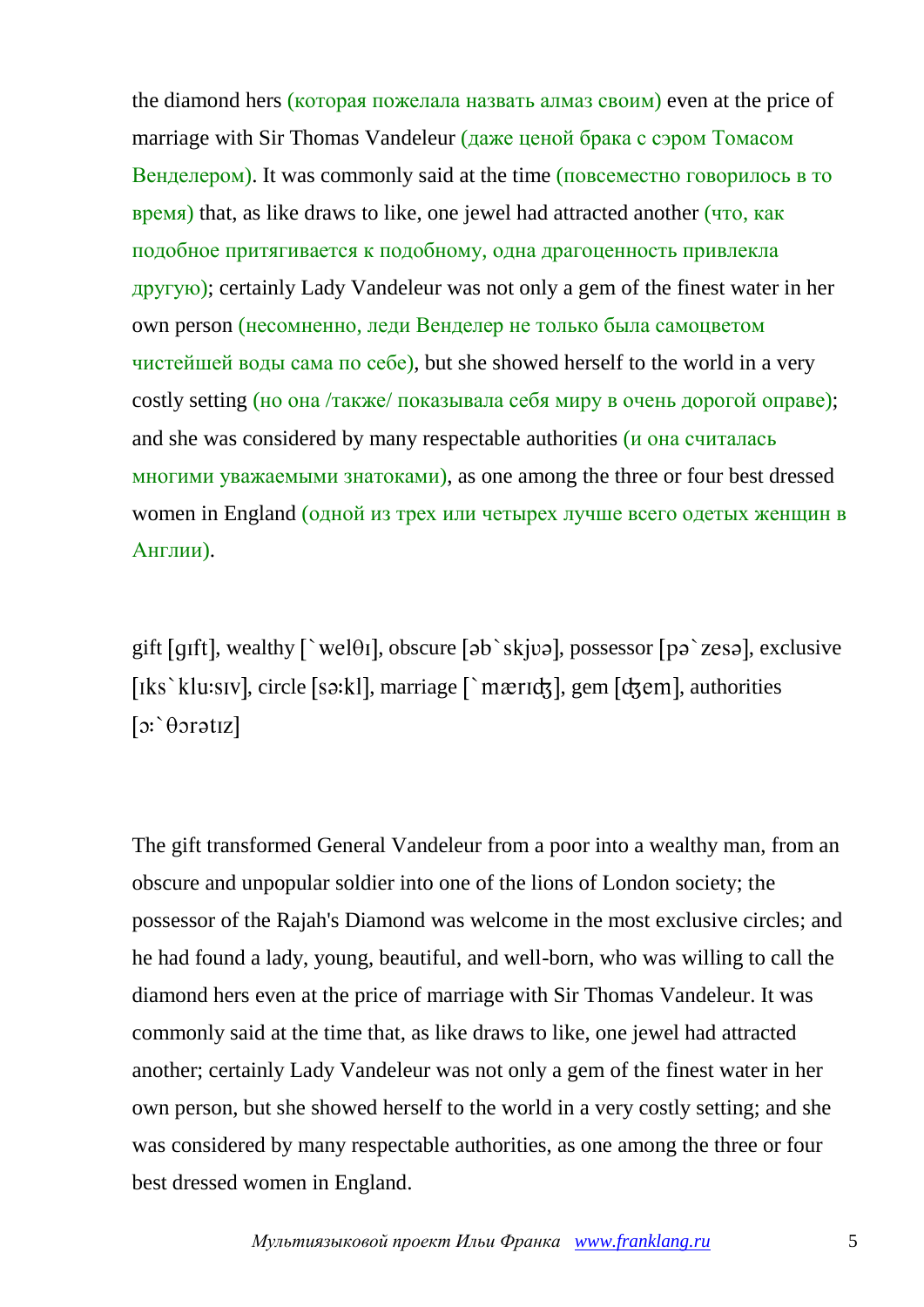Harry's duty as secretary was not particularly onerous (обязанности Гарри как секретаря были не особенно обременительны); but he had a dislike for all prolonged work (но он питал отвращение к любой продолжительной работе); it gave him pain to ink his fingers (пачкать чернилами свои пальцы причиняло ему /душевную/ боль: «давало»; *to give* — *давать*); and the charms of Lady Vandeleur and her toilettes (и очарование леди Венделер и ее туалетов) drew him often from the library to the boudoir (часто влекло его из библиотеки в будуар; *to draw — тянуть*). He had the prettiest ways among women (он имел приятнейшее обхождение среди женщин = умел с ними обходиться), could talk fashions with enjoyment (мог обсуждать моды с наслаждением), and was never more happy than when criticising a shade of ribbon (и никогда не был счастливее, чем когда критиковал оттенок ленты), or running on an errand to the milliner's (или бежал с поручением к модистке). In short, Sir Thomas's correspondence fell into pitiful arrears (коротко говоря, корреспонденция сэра Томаса оказалась запущена: «пала в прискорбную задолженность/отставание»; *to fall — падать*), and my Lady had another lady's maid (а миледи приобрела новую горничную; *to have — иметь*).

particularly  $[p\phi^{\text{th}}(t)]$ , toilette  $[tw\alpha^{\text{th}}(t)]$ , library  $[\text{at}(\phi)t]$ , boudoir [`bu:dwa:], pretty [`priti], fashion [`fæf(ə)n], arrear [ə`riə]

Harry's duty as secretary was not particularly onerous; but he had a dislike for all prolonged work; it gave him pain to ink his fingers; and the charms of Lady Vandeleur and her toilettes drew him often from the library to the boudoir. He had the prettiest ways among women, could talk fashions with enjoyment, and was never more happy than when criticising a shade of ribbon, or running on an errand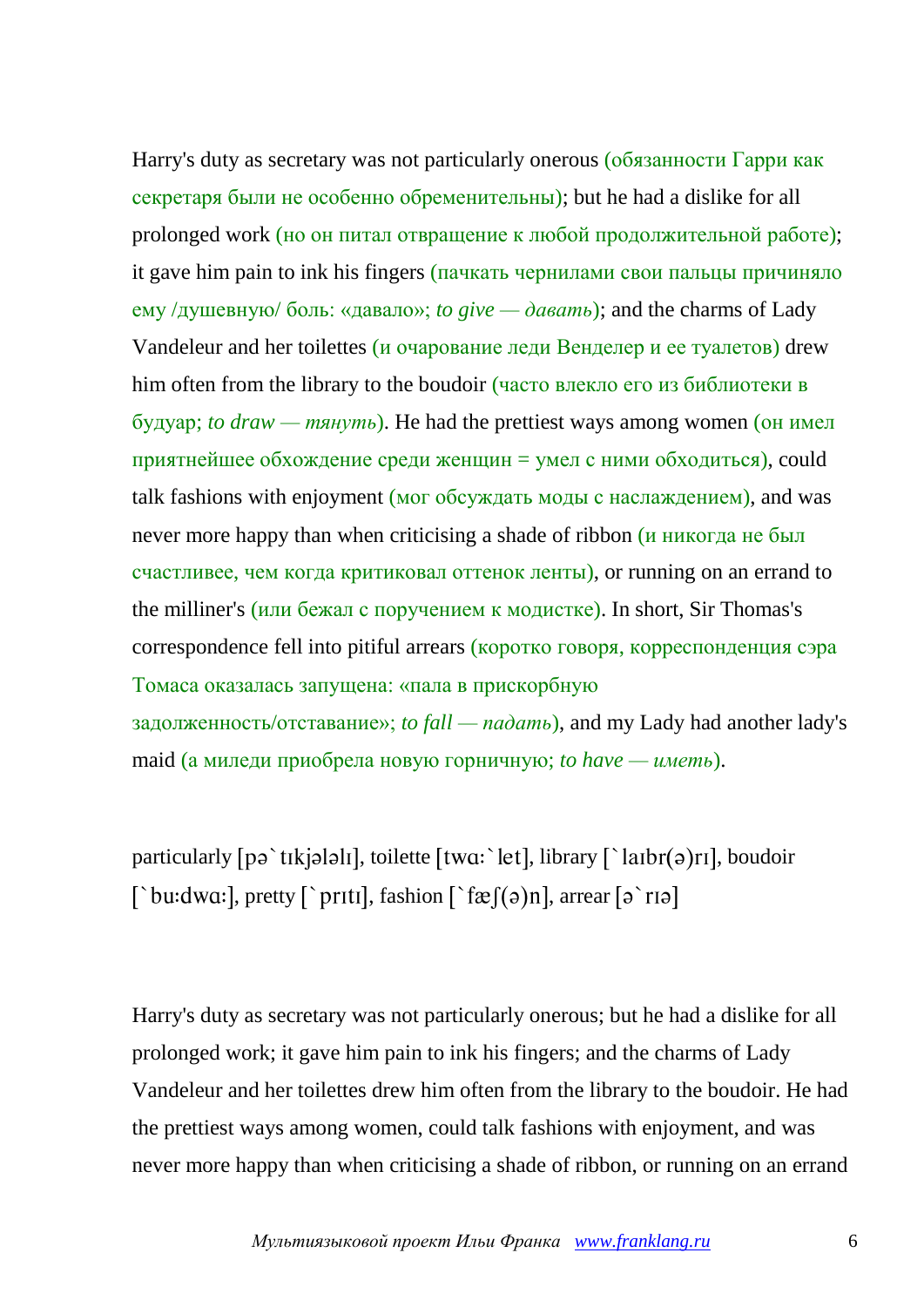to the milliner's. In short, Sir Thomas's correspondence fell into pitiful arrears, and my Lady had another lady's maid.

At last the General, who was one of the least patient of military commanders (наконец генерал, который был одним из наименее терпеливых военачальников), arose from his place in a violent access of passion (вскочил со своего места в жестоком приступе гнева; *to arise — встать*), and indicated to his secretary that he had no further need for his services (*и* указал своему секретарю, что у него нет дальнейшей нужды в его услугах), with one of those explanatory gestures (одним из тех объяснительных жестов) which are most rarely employed between gentlemen (которые крайне редко используются между джентльменами). The door being unfortunately open (/так как/ дверь была, к сожалению, открыта), Mr. Hartley fell downstairs head foremost (мистер Хартли скатился с лестницы головой вперед; *to fall — падать*).

patient  $\lceil \Delta p e(f(\sigma))$ nt, violent  $\lceil \Delta p e(f(\sigma))$ nt, access  $\lceil \Delta p e(f(\sigma)) \rceil$ , passion  $\lceil \Delta p e(f(\sigma)) \rceil$ , further  $\lceil \frac{1}{2} \cdot \delta \cdot \delta \rceil$ , service  $\lceil \frac{1}{2} \cdot \delta \cdot \delta \cdot \delta \rceil$ , explanatory  $\lceil \frac{1}{2} \cdot \delta \cdot \delta \rceil$ , gesture  $\int$  dzestfal

At last the General, who was one of the least patient of military commanders, arose from his place in a violent access of passion, and indicated to his secretary that he had no further need for his services, with one of those explanatory gestures which are most rarely employed between gentlemen. The door being unfortunately open, Mr. Hartley fell downstairs head foremost.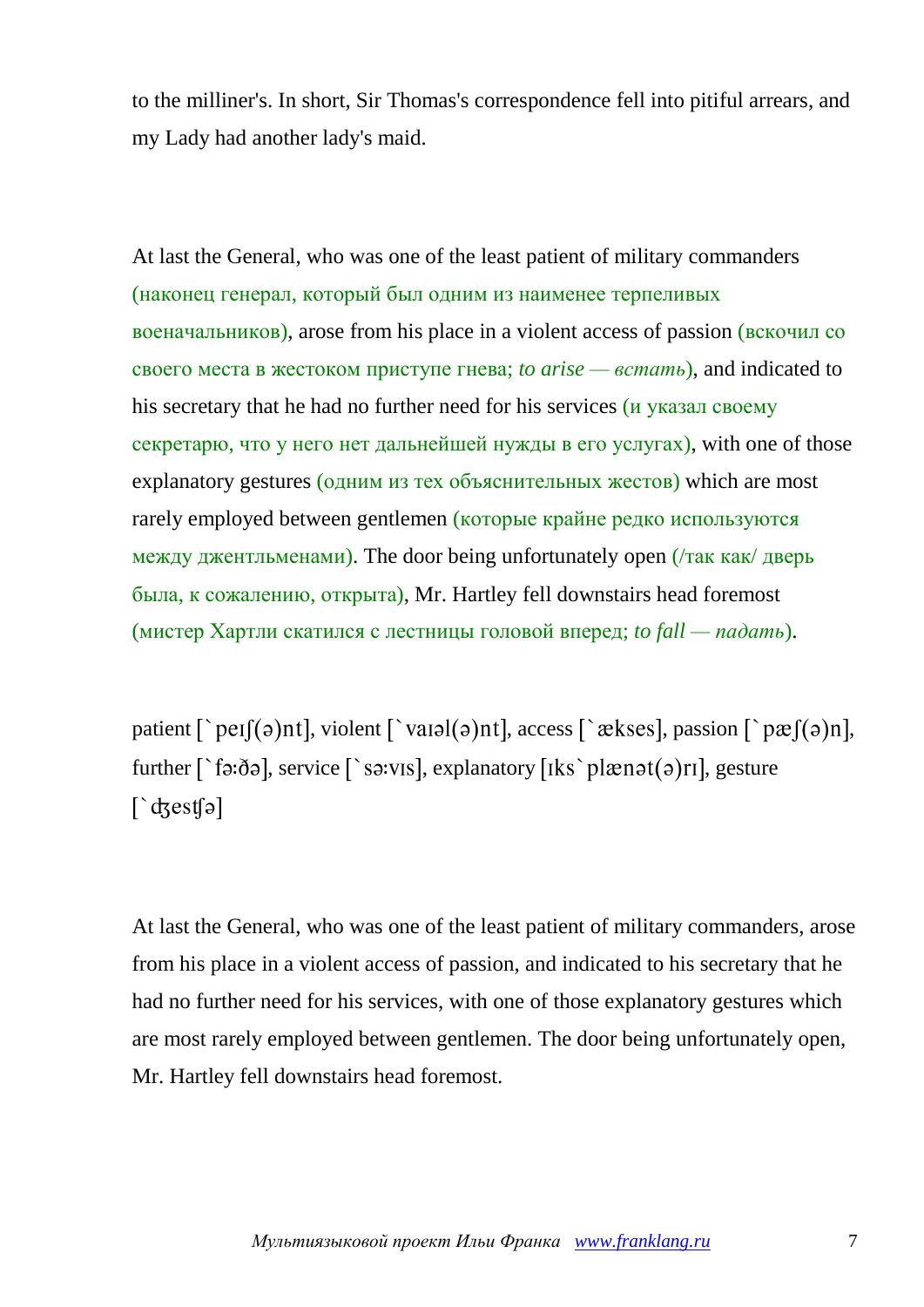He arose somewhat hurt (он поднялся несколько ушибленный; *to arise встать; to hurt — вредить, поранить*) and very deeply aggrieved (и очень глубоко обиженный). The life in the General's house precisely suited him (жизнь в генеральском доме идеально: «точно» подходила ему); he moved, on a more or less doubtful footing, in very genteel company (он вращался, на более-менее шатком основании, в очень утонченном кругу), he did little (он делал мало; *to do — делать*), he ate of the best (он ел самое лучшее; *to eat — есть*), and he had a lukewarm satisfaction in the presence of Lady Vandeleur (и он испытывал теплое удовлетворение в присутствии леди Венделер), which, in his own heart, he dubbed by a more emphatic name (которое, в своем сердце, он называл более сильным словом: «именем»). Immediately after he had been outraged by the military foot (немедленно после того как он подвергся насилию солдатской ноги), he hurried to the boudoir and recounted his sorrows (он поспешил в будуар и поведал о своих горестях).

hurt [hə:t], aggrieved  $\lceil \varphi \rceil$  gri:vd], precisely  $\lceil \varphi \rceil$  saisli], suit  $\lceil \varphi \rceil$ , doubtful  $\int \hat{\mathcal{L}}$  at [i:t], at [et], lukewarm  $\lceil \ln(k \cdot w \cdot m) \rceil$ , emphatic  $\lceil \ln \hat{\mathcal{L}} \cdot k \cdot n \rceil$ , hurry  $\lceil \cdot \frac{h}{r} \rceil$ 

He arose somewhat hurt and very deeply aggrieved. The life in the General's house precisely suited him; he moved, on a more or less doubtful footing, in very genteel company, he did little, he ate of the best, and he had a lukewarm satisfaction in the presence of Lady Vandeleur, which, in his own heart, he dubbed by a more emphatic name. Immediately after he had been outraged by the military foot, he hurried to the boudoir and recounted his sorrows.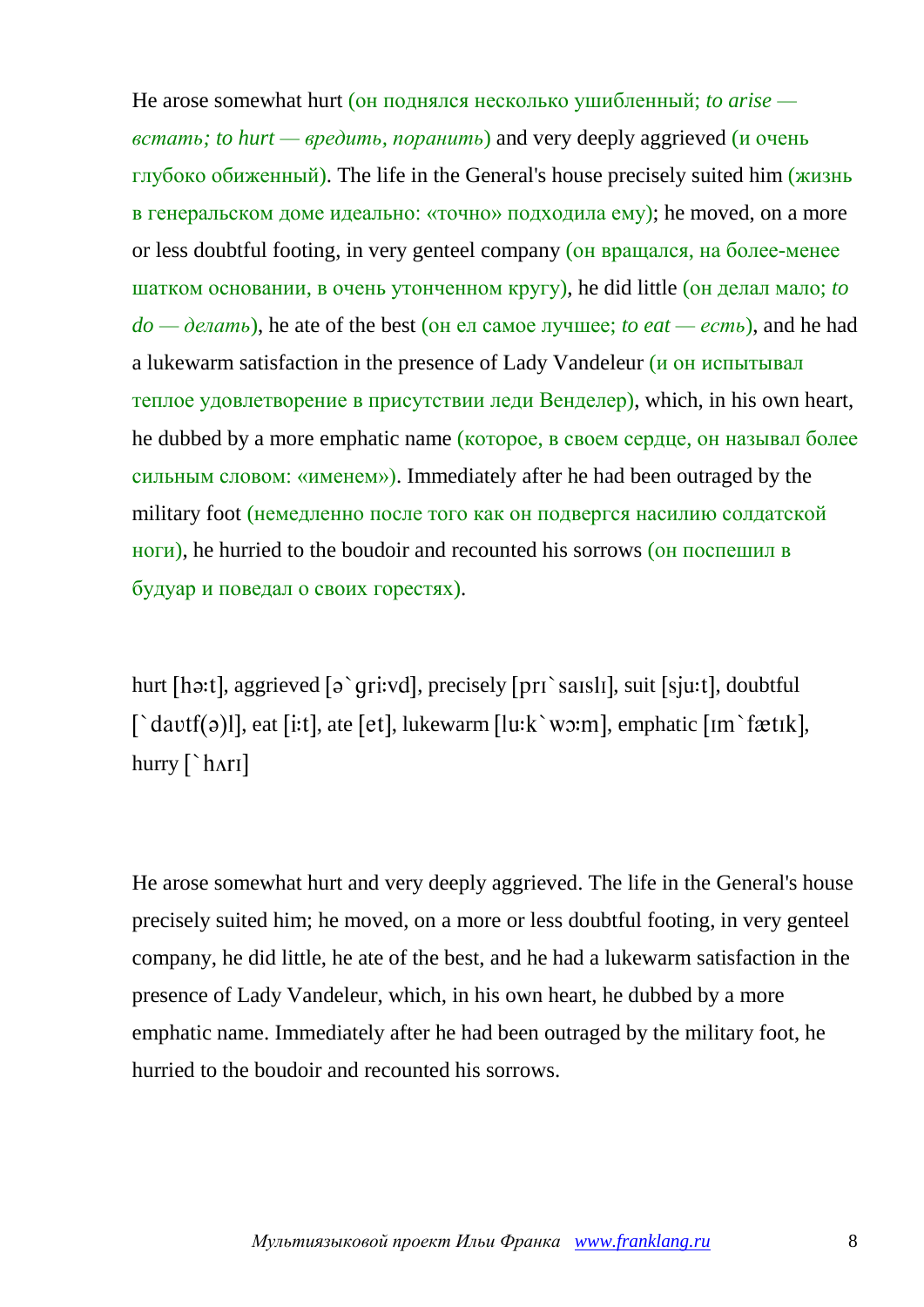"You know very well, my dear Harry," replied Lady Vandeleur (вы очень хорошо знаете, мой дорогой Гарри, — ответила леди Венделер), for she called him by name like a child or a domestic servant  $\overline{(h60 \text{ oHa } 3B4J4a \text{ eTo no IMCHH})}$ , как ребенка или прислугу), "that you never by any chance do what the General tells you (что вы никогда ни при каких обстоятельствах не делаете, что вам говорит генерал). No more do I, you may say (как и я, скажете вы: «не более делаю я, вы можете сказать»). But that is different (но это другое  $/q$ ело/). A woman can earn her pardon for a good year of disobedience (женщина может заслужить прощение за целый год неповиновения) by a single adroit submission (однимединственным ловким подчинением); and, besides, no one is married to his private secretary (и вдобавок никто не женится на своем личном секретаре). I shall be sorry to lose you (мне будет жаль потерять вас); but since you cannot stay longer in a house where you have been insulted (но так как вы не можете оставаться дольше в доме, где вас оскорбили), I shall wish you good-bye (я пожелаю вам всего хорошего), and I promise you to make the General smart for his behaviour (и обещаю вам примерно наказать генерала за его поведение; *smart — жгучая, сильная боль /от удара, раны и т. п./; горе, несчастье, печаль; страдание; to smart — испытывать жгучую боль; болеть; страдать, печалиться*)."

reply  $[r_1]$  plail, earn  $[\exists n]$ , pardon  $[\ ]$  pa: $d(\exists n)$ , adroit  $[\exists \ ]$  dr $\exists$ itl, lose  $[lu:z]$ , promise [`promis], behaviour [bi`heivia]

"You know very well, my dear Harry," replied Lady Vandeleur, for she called him by name like a child or a domestic servant, "that you never by any chance do what the General tells you. No more do I, you may say. But that is different. A woman can earn her pardon for a good year of disobedience by a single adroit submission; and, besides, no one is married to his private secretary. I shall be sorry to lose you;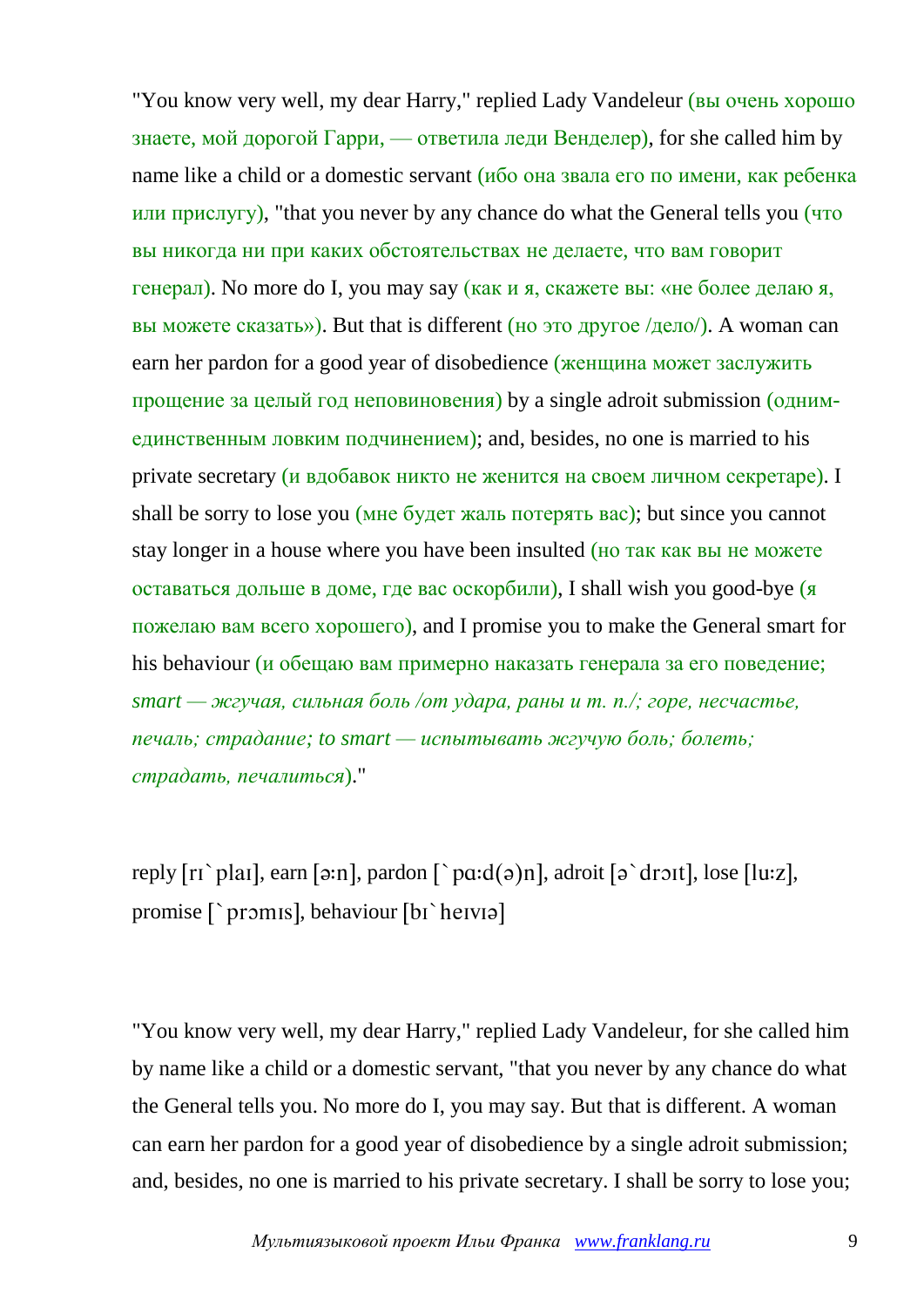but since you cannot stay longer in a house where you have been insulted, I shall wish you good-bye, and I promise you to make the General smart for his behaviour."

Harry's countenance fell (лицо у Гарри вытянулось: «упало»); tears came into his eyes (слезы выступили у него на глазах: «пришли в его глаза»; *to come прийти*), and he gazed on Lady Vandeleur with a tender reproach (и он посмотрел на леди Венделер с мягким укором). "My Lady," said he, "what is an insult (миледи, — сказал он, — что такое оскорбление)? I should think little indeed of any one (я был бы в самом деле невысокого мнения о любом: «думал бы мало») who could not forgive them by the score (кто не мог бы простить их все: «скопом, десятками»). But to leave one's friends (но покинуть друзей); to tear up the bonds of affection (разорвать узы привязанности) — " He was unable to continue (он был неспособен продолжать), for his emotion choked him (так как его чувства душили его), and he began to weep ( $\mu$  он принялся рыдать; *to begin — начать*). Lady Vandeleur looked at him with a curious expression (леди Венделер глядела на него с выражением любопытства /на лице/).

countenance  $\lceil \text{`kavnt}(a)$ nans], reproach  $\lceil \text{r̃i'} \rceil$  pravt $\lceil \text{!}, \text{continue } \lceil \text{`kan} \rceil$  tin $\lceil \text{u:} \rceil$ , curious [`kjvarias]

Harry's countenance fell; tears came into his eyes, and he gazed on Lady Vandeleur with a tender reproach. "My Lady," said he, "what is an insult? I should think little indeed of any one who could not forgive them by the score. But to leave one's friends; to tear up the bonds of affection — " He was unable to continue, for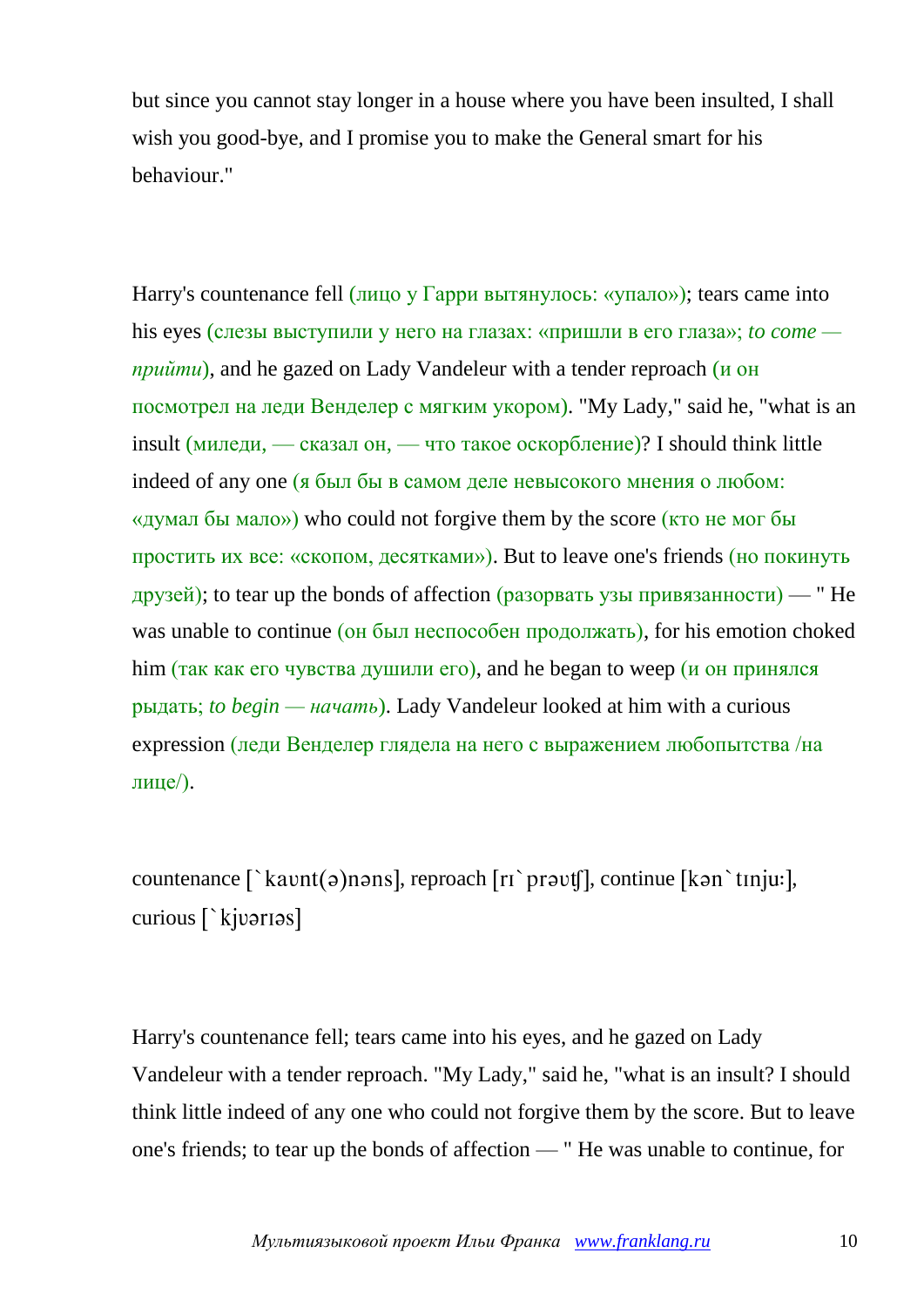his emotion choked him, and he began to weep. Lady Vandeleur looked at him with a curious expression.

"This little fool," she thought (этот дурачок, — подумала она; *to think думать*), "imagines himself to be in love with me (воображает, что влюблен в меня). Why should he not become my servant instead of the General's (почему бы ему не стать моим слугой, вместо /того, чтобы быть слугой/ генерала)? He is good-natured, obliging, and understands dress (он добродушный, предупредительный и знает толк в платьях); and besides it will keep him out of mischief (*и кроме того*, это оградит его от бед). He is positively too pretty to be unattached (он точно слишком мил, чтобы быть одиноким: «непривязанным»)." That night she talked over the General (тем вечером она переговорила с генералом), who was already somewhat ashamed of his vivacity (который был уже немного смущен своей горячностью); and Harry was transferred to the feminine department ( $\mu$  Гарри был переведен на женскую половину), where his life was little short of heavenly (где его жизнь ненамного отличалась от райской; *short of — не достигая; short — короткий*).

imagine  $\lceil \cdot \rceil$  mxedzin], mischief  $\lceil \cdot \cdot \rceil$  mist  $\lceil \cdot \rceil$ , vivacity  $\lceil \cdot \rceil$  væs $\lceil \cdot \rceil$ , transfer [træns`fə:], feminine [`feminin], heavenly  $\lceil$ `hev $(a)$ nlı]

"This little fool," she thought, "imagines himself to be in love with me. Why should he not become my servant instead of the General's? He is good-natured, obliging, and understands dress; and besides it will keep him out of mischief. He is positively too pretty to be unattached." That night she talked over the General, who was already somewhat ashamed of his vivacity; and Harry was transferred to the feminine department, where his life was little short of heavenly.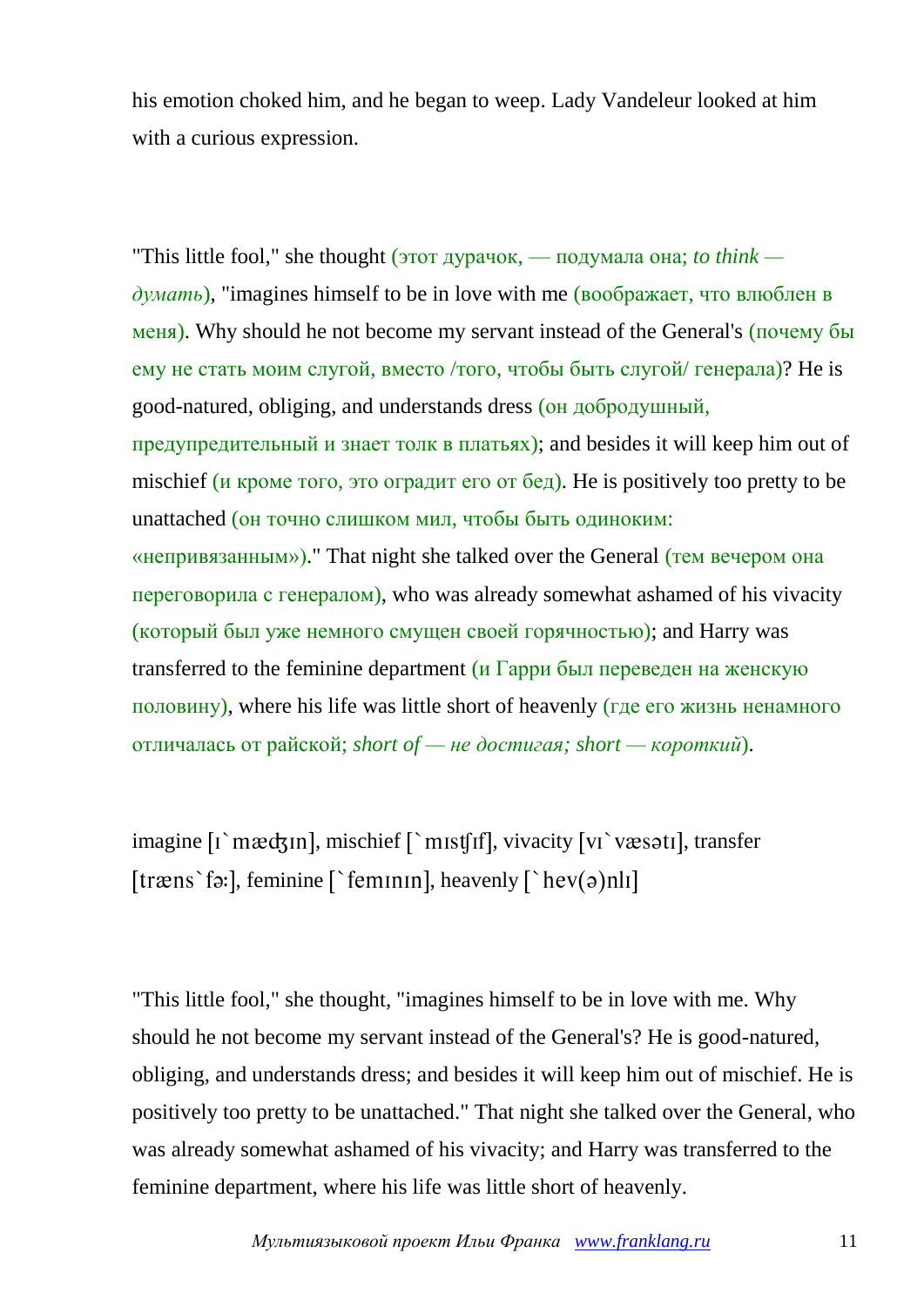He was always dressed with uncommon nicety (он был всегда одет с

необычайной щепетильностью), wore delicate flowers in his button-hole (носил нежные цветы в петлице; *to wear — носить*), and could entertain a visitor with tact and pleasantry ( $\mu$  мог развлечь гостью с тактом и веселостью). He took a pride in servility to a beautiful woman (он гордился рабской преданностью красивой женщине: «брал гордость»; *to take — брать*); received Lady Vandeleur's commands as so many marks of favour (принимал приказы леди Венделер как многочисленные знаки благосклонности); and was pleased to exhibit himself before other men ( $\mu$  с радостью выставлял себя напоказ другим мужчинам: «был рад…»), who derided and despised him (которые высмеивали и презирали его), in his character of male lady's maid and man milliner (в его роли мужчины-горничной и мужчины-модистки). Nor could he think enough of his existence from a moral point of view (он также не мог нарадоваться своему существованию с моральной точки зрения: «не мог думать достаточно о…»;  $\eta$ *nor* — *u He*). Wickedness seemed to him an essentially male attribute (безнравственность казалась ему преимущественно мужской чертой), and to pass one's days with a delicate woman ( $\mu$  проводить свои дни с изящной женщиной), and principally occupied about trimmings (/будучи/ в основном занятым отделкой /платьев/), was to inhabit an enchanted isle among the storms of life (было /словно/ жить на зачарованном острове среди жизненных бурь).

delicate  $\lceil \cdot \text{delikət} \rceil$ , entertain  $\lceil \text{entə } \cdot \text{ten} \rceil$ , favour  $\lceil \cdot \text{fewə} \rceil$ , exhibit  $\lceil \text{lg } \cdot \text{zibit} \rceil$ , character [`kærəktə], attribute (сущ.) [`ætrɪbju:t], isle [aɪl]

He was always dressed with uncommon nicety, wore delicate flowers in his buttonhole, and could entertain a visitor with tact and pleasantry. He took a pride in servility to a beautiful woman; received Lady Vandeleur's commands as so many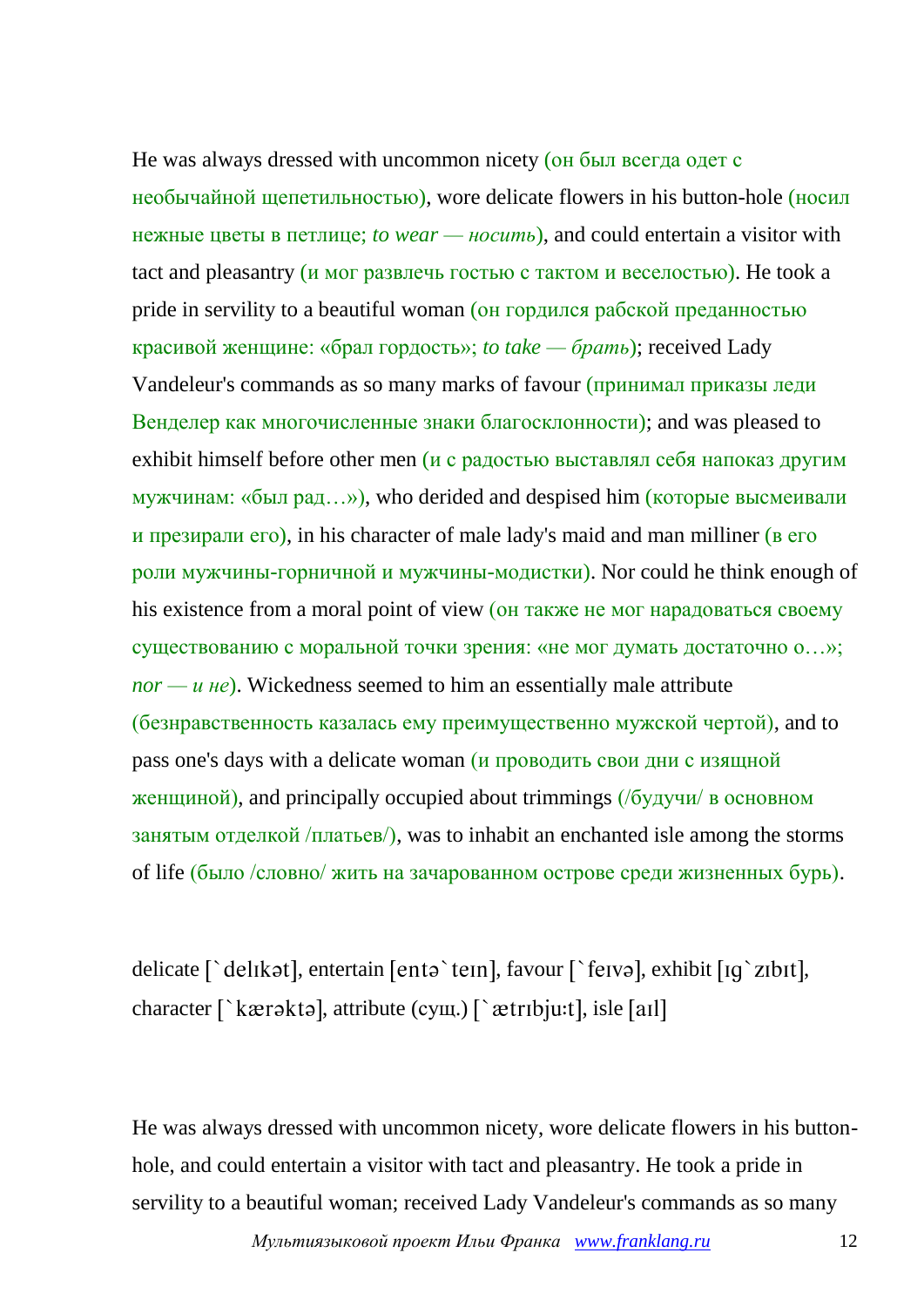marks of favour; and was pleased to exhibit himself before other men, who derided and despised him, in his character of male lady's maid and man milliner. Nor could he think enough of his existence from a moral point of view. Wickedness seemed to him an essentially male attribute, and to pass one's days with a delicate woman, and principally occupied about trimmings, was to inhabit an enchanted isle among the storms of life.

One fine morning (в одно прекрасное утро) he came into the drawing-room (он вошел в гостиную) and began to arrange some music on the top of the piano (и начал приводить в порядок какие-то ноты на крышке рояля). Lady Vandeleur, at the other end of the apartment (леди Венделер в другом = *противоположном* углу комнаты), was speaking somewhat eagerly with her brother, Charlie Pendragon (говорила несколько нетерпеливо со своим братом, Чарли Пендрагоном), an elderly young man (престарелым = *стареющим* молодым человеком), much broken with dissipation (сильно потрепанным разгульной жизнью; *to break — портить, ломать;to dissipate — рассеивать, разгонять /облака, мрак, страх и т. п./; расточать, растрачивать /время, силы/; транжирить, проматывать /деньги/; кутить, развлекаться; вести распутный образ жизни*), and very lame of one foot (и сильно хромающим на одну ногу). The private secretary, to whose entrance they paid no regard (личный секретарь, на чье появление они не обратили внимания; *to pay regard обратить внимание: «заплатить»*), could not avoid overhearing a part of their conversation (не мог избежать того, чтобы подслушать часть их беседы).

whose [hu:z], entrance [`entrans], regard  $[ri$  ga:d], avoid  $[a$  void]